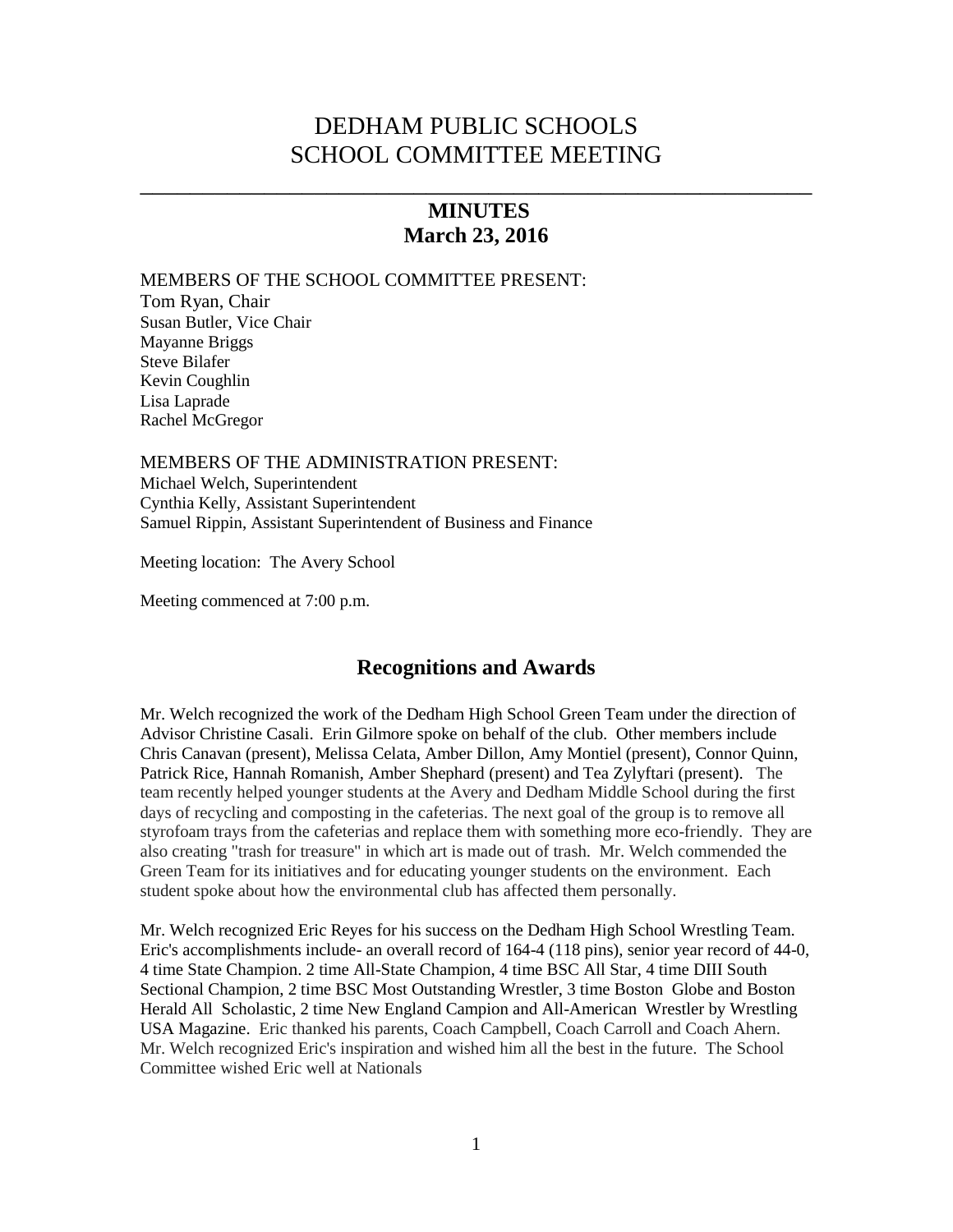# **Student update by Kyle Fonseca**

### ECEC

 Students from the Hansen Keohane School of Irish Dance visited the ECEC on St. Patrick's Day morning to perform demonstrations of Irish step dancing for their students and staff. Three ECEC students are members of the troupe

### Riverdale

- Next month students at Riverdale School will be participating in *Fit and Lit* to encourage reading and exercise every day
- The spring session of the Riverdale after school enrichment program will begin the first week in April. There will be13 course offerings including karate, yoga and junior gardeners

### Greenlodge

- Greenlodge School will welcome the four principal candidates to the school next week, Tuesday through Friday. Each candidate will spend time at the school, meeting with parents, teachers and visiting classrooms. Fifth grade volunteers will escort the candidates during the school tour portion of the day
- Third grade students completed their solar system unit this week by displaying their projects, sharing planet facts, songs and knowledge with their families and guests at an afternoon presentation

#### Avery

- Avery first grade students attended a performance of *Caps for Sale* at the Boston Children's Theater on Thursday, March 10
- First through fourth grade students were entertained by former art teacher now illustrator, Kory Merritt. Students were able to purchase his latest work, *Mystery of the Map*, and have it personally autographed. This visit was made possible through the Blue Bunny

### Oakdale

- This Thursday, Oakdale will wrap up the One Book- One School incentive with a whole school assembly. This year Oakdale enjoyed reading *The Mouse and the Motorcycle*  together
- During the month of April, Oakdale students will participate in a reading challenge called *"Fit and Lit".* Students are encouraged to read and exercise each day. They will have a calendar on which they will be logging their minutes of reading and exercise each day of the month. At the end of the month, those students who participated will be entered into a drawing for a "Smart Bracelet Sports Fitness Tracker". There will be one bracelet raffled per grade level and one for the staff who participate. Also gift certificates for Launch will be raffled

### Dedham Middle School

- All Town String Night will be held on Tuesday, March 29 at 7 p.m. in the DMS Auditorium
- Don Heald Night of Jazz will be held on Wednesday, March 30 at 7 p.m. in the DMS Auditorium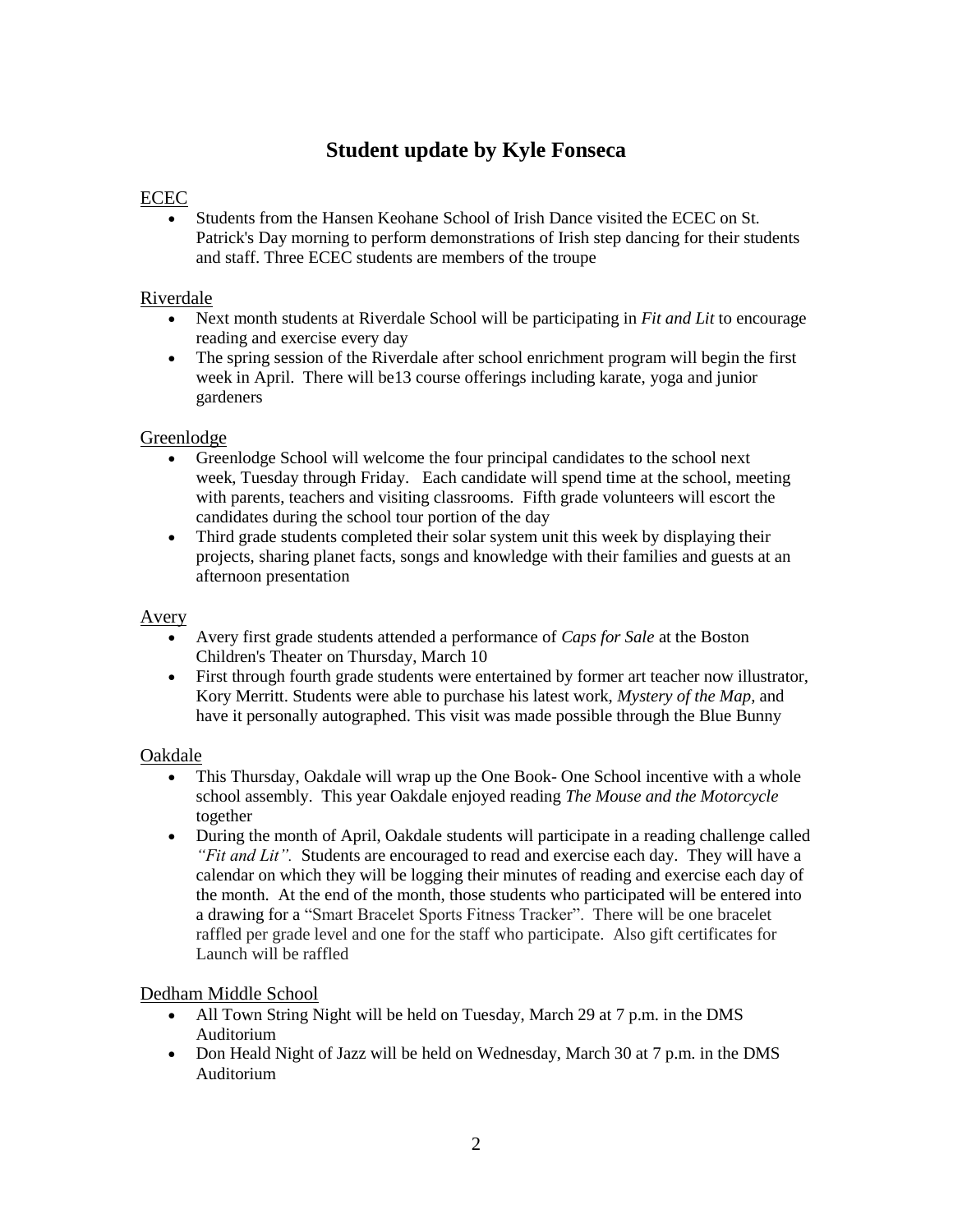- Grade 5 students and Kindergarten students from the Curran Early Childhood Center will be attending a matinee performance of *The Wizard of Oz* at DMS on April 6. The evening performances for the play will be April 6, 7 & 8
- The entire middle school will be engaging in a full school infrastructure practice PARCC online test on April 5

#### Dedham High School

- MCAS English Language Arts Testing is in progress for all sophomores:
	- o Tomorrow is Session 3
	- o Today sophomores completed Sessions 1 and 2
	- o On Tuesday, sophomores wrote long compositions
- Seniors are hearing from colleges and universities regarding college admissions
- Spring Sports started on Monday, March 21
- Sophomore Semi-Formal and the Senior Spring Fling took place on Friday night
- College planning workshop for parents with children in grades 9 and 10 took place on Monday, March 21. It was the first time that the guidance staff conducted this workshop for these grades. The event was well attended and the parents reported that they appreciated the efforts of the guidance staff. Career workshops are now conducted for grades 9 to 12
- The guidance staff coordinated the Annual Career Fair on Tuesday, March 15. The event brought in community leaders, health professionals, lawyers, business men and women to speak with sophomores and juniors
- Link Crew nominations and the selection process will start soon

# **Chair's Update**

- Mr. Ryan thanked Mr. Welch for not calling off school on Monday, March 21. Many communities called off school or had a two hour delay
- Mr. Ryan also commended Mr. Welch for his "MC" skills at the Dedham Booster's Trivia Night on Saturday. Mr. Coughlin, Mrs. Briggs and Mr. Bilafer were on the first place team

# **Superintendent's Update**

### Superintendent Michael J. Welch Update

- Mr. Welch thanked Joe Flanagan from the DPW and Roger Lazdowski from the custodial staff who worked diligently in the early morning of March 21 preparing the streets and schools for staff and students to be able to attend school without incident. Mr. Welch explained why he chose not to call a two hour delay like some neighboring communities. He also encouraged parents to rely only on official media outlets for school cancellations. If school is cancelled a ConnectEd message along with an email will be sent to parents
- Mr. Welch attended his fourth meeting of New Superintendent's Induction Program. In May he will present on how Dedham is implementing the new supervision and evaluation process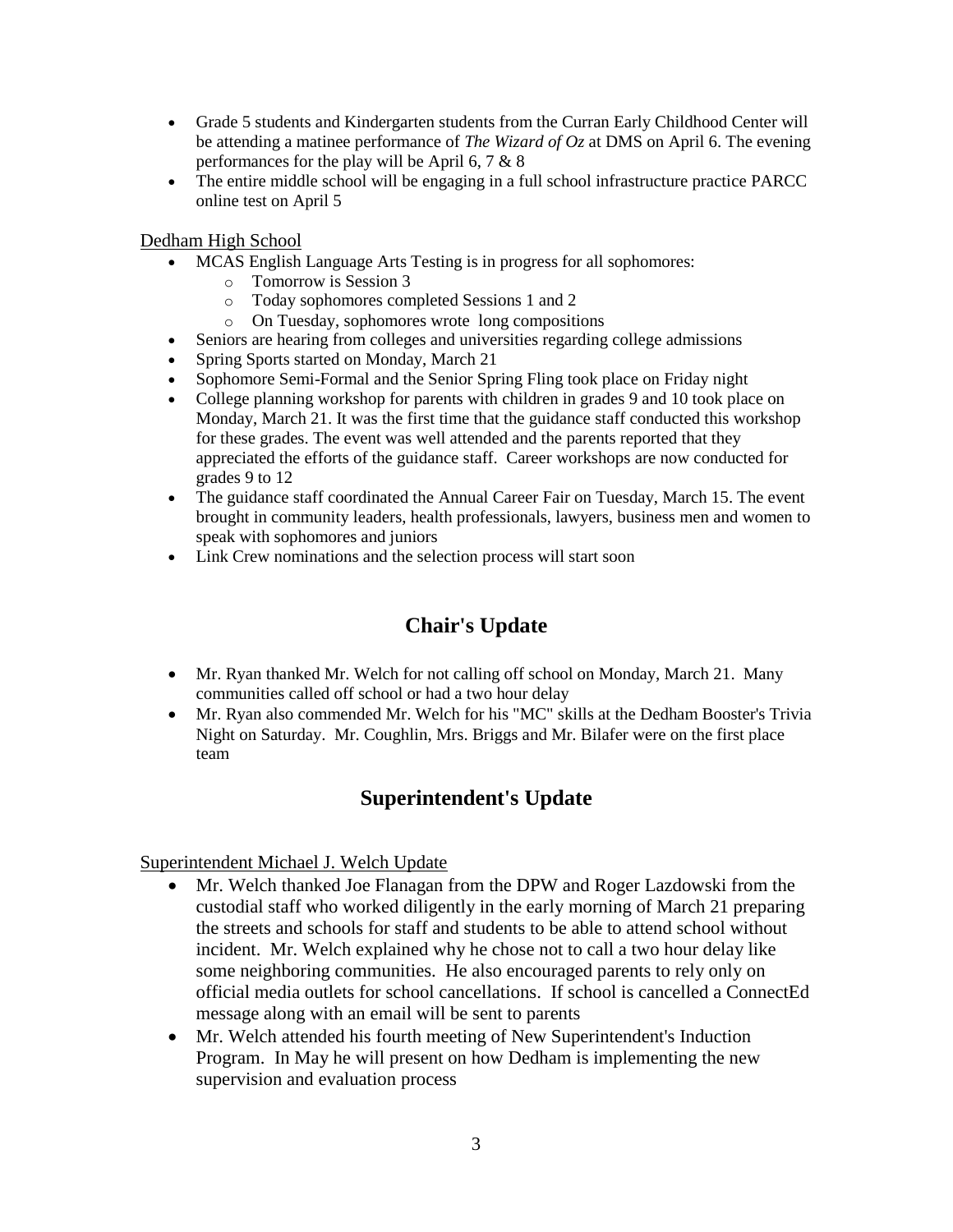- A Leadership Team meeting was held today. The team is working collaboratively around the new supervision tool to improve student learning. Currently over 900 observations with feedback have been entered into the system. Mr. Welch commended the directors, department chairs, and principals for all of their hard work
- Mr. Welch is currently working on midyear reviews with directors and principals. Individual goals are being reviewed and discussed to make sure everyone is on track and getting the support they need
- The Greenlodge School principal search is in its final phase. The committee (13) members) has selected four finalists who will be visiting the Greenlodge School and the district next week. The committee interviewed eleven people. Parents are encouraged to attend the "press conferences" at the Greenlodge School next Tuesday, Wednesday, Thursday and Friday at 8:30 am to meet each candidate
- The search for the new Assistant Superintendent has begun. There are 67 applicants for the position. The committee is in process of selecting candidates to be interviewed
- Mr. Welch has completed all of his "State of the School" addresses where he visited each school and explained the budget/process to staff
- Teachers21 visited with the Leadership Team today. An audit of Dedham ELA curriculum will begin soon. Teachers21 will attend the next School Committee meeting. Results of the audit will be presented in June
- The next School Committee meeting will be at Newbridge on the Charles on Wednesday, April 6
- Mr. Welch announced the appointment of Kathy O'Leary as the new Human Resource Administrator

## Assistant Superintendent Dr. Cynthia Kelly Update

CAPD Update- The three committees have been planning work for this summer. The Professional Development committee has been surveying staff to determine next year's PD. The Assessment group has been working in three areas that will be explained in tonight's presentation. Final meeting will be on May 3. Mr. Welch commended Dr. Kelly on her leadership of the CAPD committee.

# **Reports**

### ELL Students Update

- Presented by Dr. Kelly and Karen Mackenzie-Sleeman
- ELL Department Staff Members- Erin Ficarra, Avery; Colleen Fitzgerald, Riverdale; Donna Jovin, Oakdale; Karen Mackenzie-Sleeman, DHS; Brooke Petersen, DMS; Jennifer Robins, ECEC; Sharon Weidenaar, Greenlodge and Avery
- 142 ELL students t representing 25 different languages
- FLEP (Former ELLs) by School-33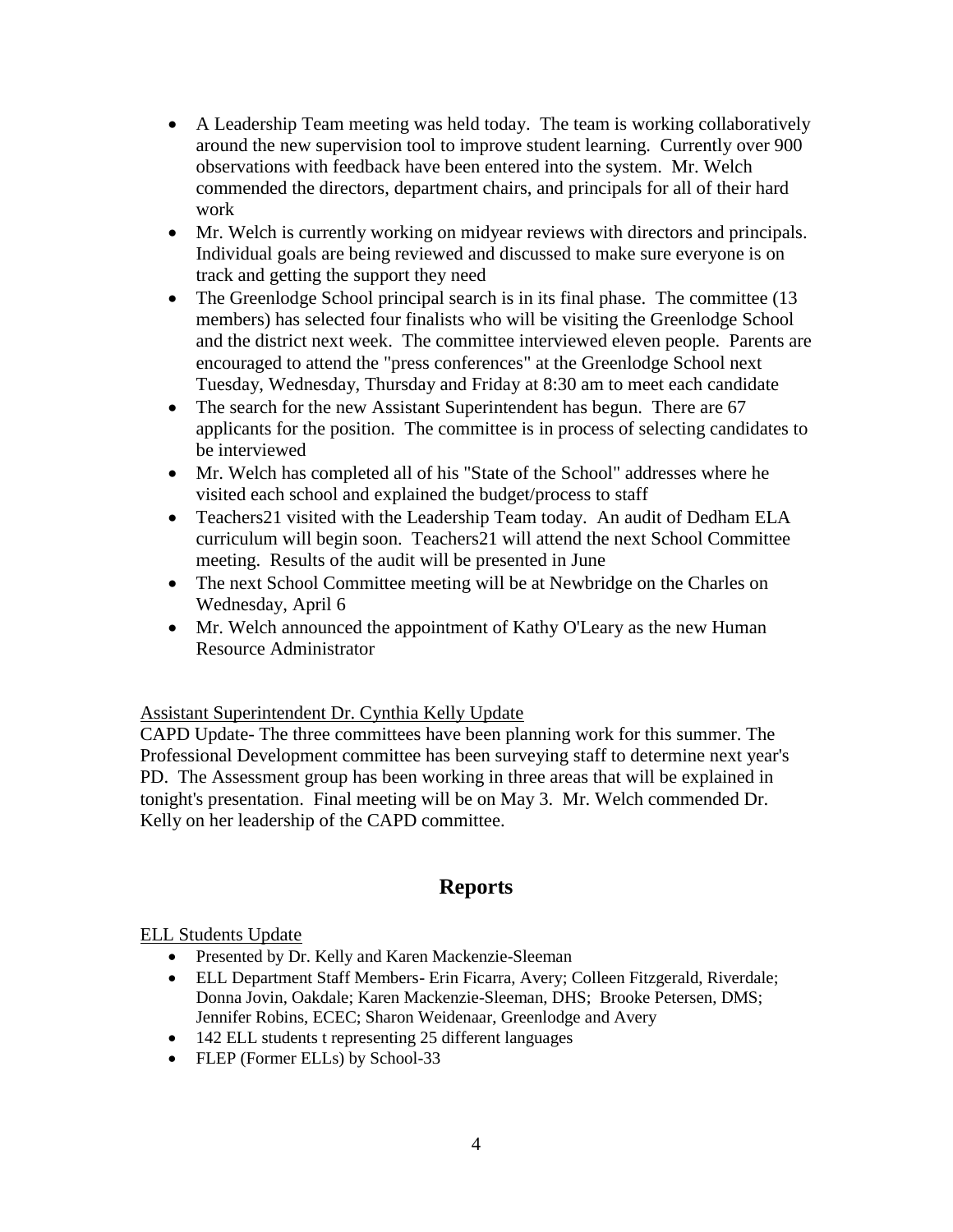- ELL students differ from one another in numerous ways: language, country of origin, religion, English proficiency, educational background, number of years in the U. S., reason for emigration
- Testing
	- o Entry testing- All students whose Home Language Survey indicates a 'First Language Not English' are required to be assessed by the school's ELL teacher (at ECEC this past fall, 60 of 185 incoming Kindergarten students were screened)
	- o WIDA: ACCESS for ELLs- Federally-mandated standardized test for ELL students K-12 given every January-February; tests students in four domains (listening, speaking, reading, writing); paper versions administered K-5, computer-based administered 6-12; district-wide, 147 students were assessed (includes students whose families have opted out of ELL services)
- MCAS and PARCC testing- ELL students are required to participate in all MCAS and PARCC tests for their grade level. One exception is students in their first year in a U.S. school; these students are exempt from the ELA assessment only for that first year. They are required to take math and science if applicable to their grade
- WIDA proficiency levels (WIDA stand for World-class Instructional Design and Assessment)- Level 1: Entering; Level 2: Beginning; Level 3: Developing; Level 4: Expanding; Level 5: Bridging; Level 6: Reaching (Proficiency)
- Service Delivery Requirements
	- o New Massachusetts guidelines from August 2015 mandate service delivery for ELLs based on WIDA ACCESS proficiency levels (students at levels 1 - low 3, minimum 90 minutes per day; students at levels high 3-5, minimum 45 minutes per day)
	- o Services must be provided in a pull-out environment.
	- o Services are not tutoring but use a specific English language development curriculum (K-5: *Reach*, National Geographic; 6-8: *Inside*, National Geographic; 9-12:*High Point)*
- Title III Funding- Limited amount of federal funding allowed for supplementing regular ELL instruction.
	- o Funding is used for: before/after school tutoring of ELL students by ESL and content teachers; 4 week elementary and secondary summer school programs; family engagement activities
	- o MATSOL (Massachusetts Educators of ELLs) Conference for district ELL teachers' professional development in May
- Coordinated Program Review- Between June 2014 and January 2015, data was collected to address 24 English Language Education (ELE) standards; DESE final approval for all ELE criteria received in December 2015; Translations completed for report cards and progress reports
- New ELL Progress Reports
	- o All ELL students receive progress reports from both their classroom and ESL teachers.
	- o New ELL progress reports have been developed for the 2015-2016 school year.
		- Translated into Albanian, Arabic, French, Portuguese, and Spanish.
		- Sent home three times per year (K-5) and four times per year (6-12).
		- Intended to clearly provide families with information about a student's progress in the English language.
- Discussion and questions followed by the school committee
- Dr. Kelly described RETELL which is a required endorsement that all core academic teachers need to have an on their license. Beginning 7/1/16 teachers will not be able to renew their license without this endorsement. The district has offered and is currently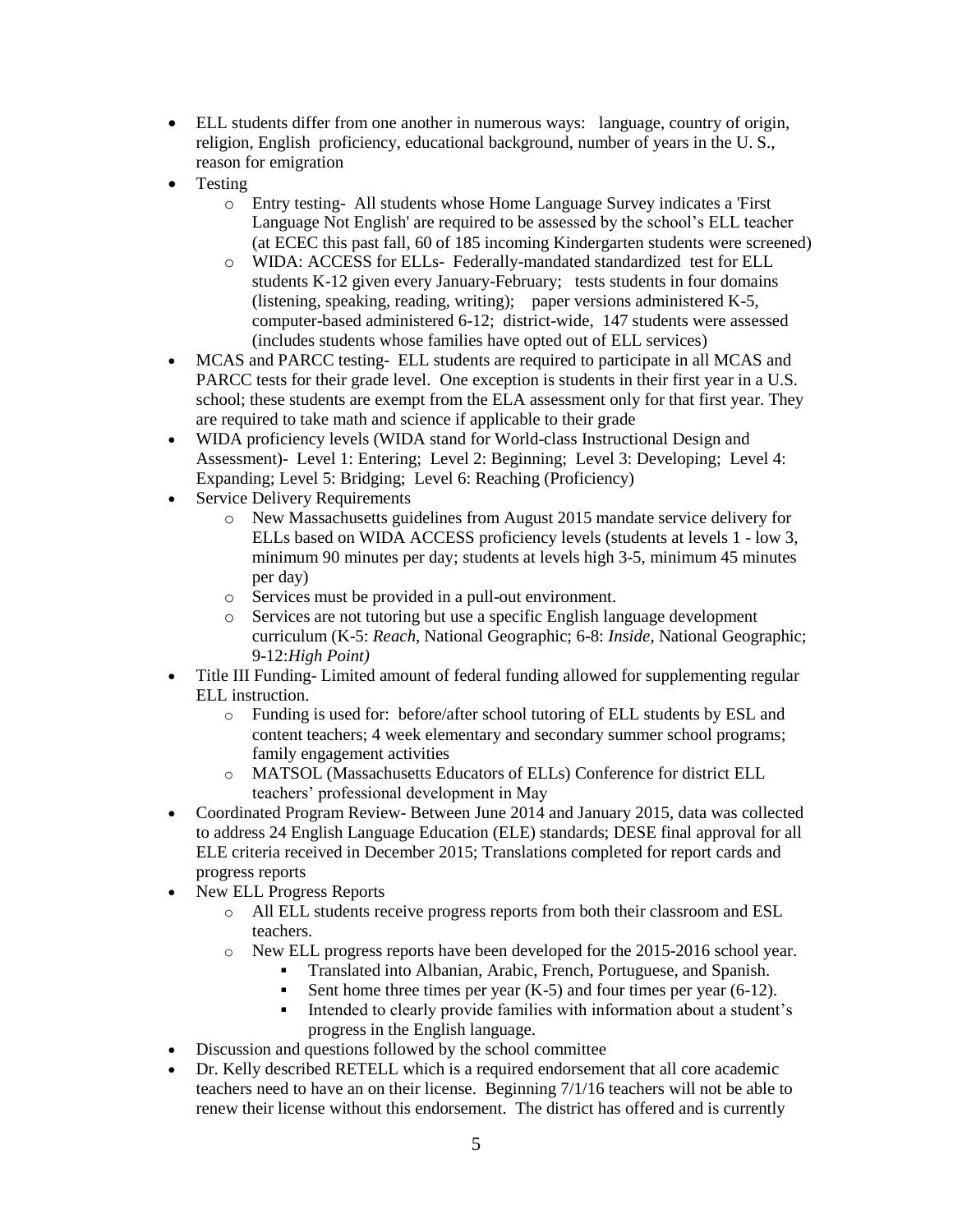offering SEI classes for this purpose. Administrators need to take the class as well. In addition beginning July 1, all teachers will need 15 PDPs in ELL and 15 PDPs in Special Education in order to renew their license.

#### CAPD Review - Assessment Committee

- Pesented by Kristine Holloran, Mark Carney, Margo Fraczek and Lauren Shea
- Members of Committee- Kristine Holloran, Math Department Chair; Holli Armstrong, Principal Oakdale Elementary; Deb Gately, Principal Dedham Middle School; Paul Sullivan, Principal ECEC; Margo Fraczek, Assistant Principal Dedham Middle School; Mark Carney, Director of Health, Wellness and Physical Education; Marjorie Goldstein-Fradin, Director of Elementary Special Education; Alison Guifarro, World Language Department Chair; Nancy Clement, Elementary School Math Coach; Ann Grant, Technology Teacher-MS; Carolynne Noel, Math Teacher-MS; Brooke Peterson, ELL Teacher-MS; Dan Rouse, Business and Technology Teacher-HS; Cheryl Scarsciotti, Reading Specialist-Avery; Lauren Shea, Reading Specialist-Riverdale; Maura Shevory, Reading Specialist-Greenlodge; Jeff Taylor, Music Department-MS
- Four Main Areas of Focus Online Assessment Program; DRA Testing; elementary ELA Assessments, Treasures; elementary Math Assessments, Everyday Math
- Gathered information regarding the four main areas of focus; reviewed data; conducted further surveys as needed
- Conclusions- Change the Acuity program; focus on the ELA (English Language Arts) assessments; conduct elementary math summer trainings; administer DRA at the middle school
- Formed three subcommittees to establish data teams; research an online program to replace Acuity; analyze the elementary ELA assessments
- District Data Teams starting point- Review District MCAS data; collect information from individual data teams; Access district accountability data
- Individual Data Teams common focus- assess school demographics and assess the 2014-2015 MCAS, DRA, QRI; use data to support Special Education in the classrooms; use assessment to identify how data is driving instruction; use data to meet the needs of advanced students
- District Data Team Goals- improve student performance; help inform PD; expand ELA writing across the district
- District Data Team summertime- requesting Professional Development opportunity for representatives of each school's data team to meet during the summer (coordinate our movement as a district, schedule future training, develop 2016-2017 schedule, share information with staff)
- Online Assessment Team surveyed Acuity- test length, resulting data, ability to inform instruction, impact on student achievement
- Conclusions- existing tests were lengthy and cumbersome; data was sometimes useful but not used consistently, most teachers only used program for assessment
- Online Assessment Subcommittee finding a replacement- determined criteria for a potential program; reached out to other districts; narrowed the field to four for extensive review/pilots (Star 360, IXL, TenMarks, MAP); created a timeline; choose classes to pilot
- Factors in making a decision- data, time and function, student and staff surveys, cost, MCAS/PARCC predictor, skill building
- Online Assessment Team- requesting Professional Development opportunities (summer work); TenMarks training for teachers in grades 3-8; parent information night in September
- Elementary Assessment Team's main areas of focus- ELA assessments, RTI, next steps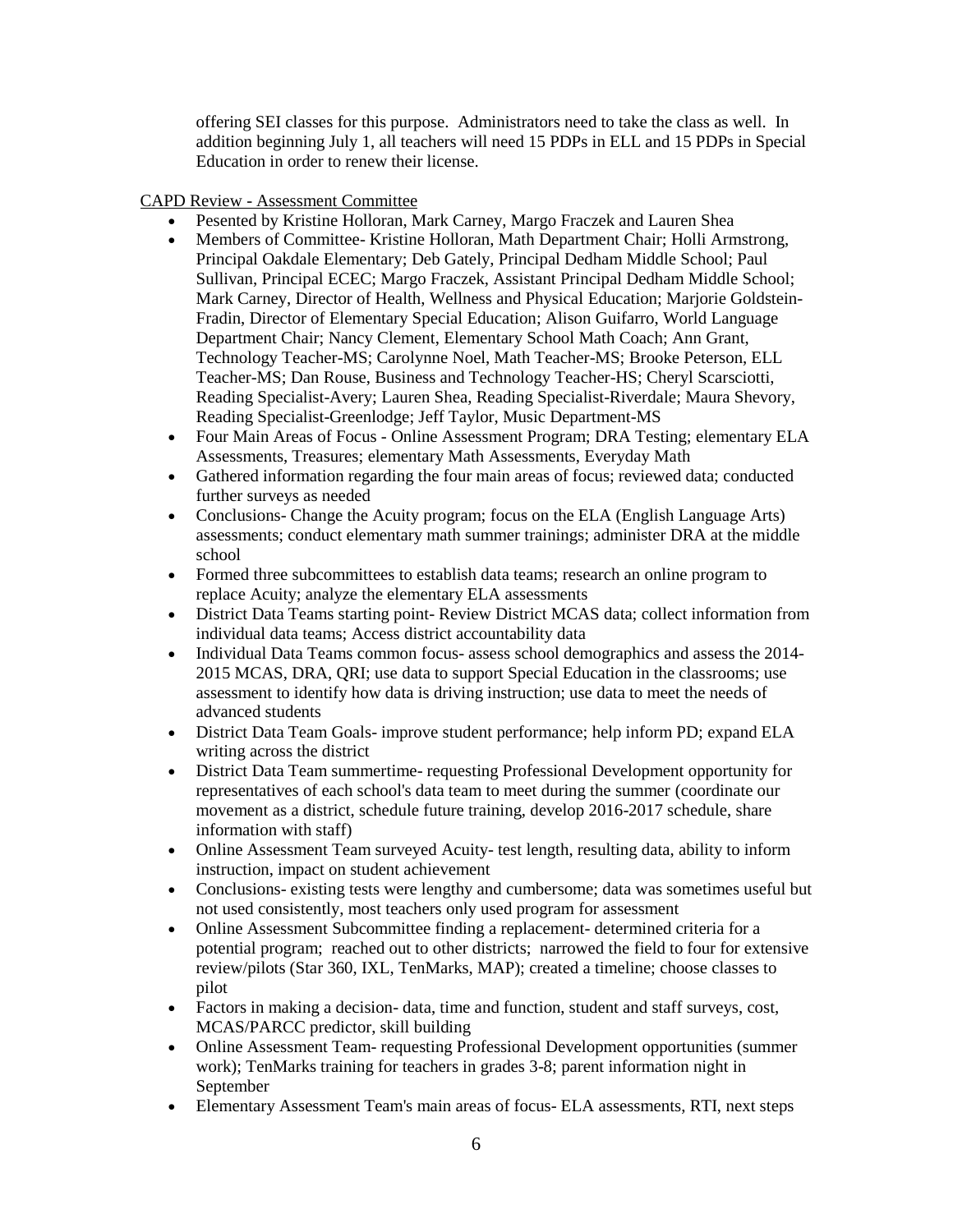- Elementary Assessment team- requesting Professional Development opportunities (summer work); RTI training for staff in elementary and middle school
- Discussion and questions from the School Committee followed

Dedham Athletic Department Budget Review and Winter Sports Season Review

- Presented by Steve Traister
- Mr. Traister reviewed the Athletic Department budget allocations, user fees, and participation numbers for DHS and DMS for FY15
- Dedham user fee is \$125, significantly lower than surrounding towns
- Winter participation breakdown- Fall total 343 for DHS and 97 for DMS, winter total 228 for DHS and 27 for DMS
- 32% of DHS students participated in a winter sport
- Breakdown of winter records was presented. Overall record 41-67-2 (38% wins)
- DHS achievements
	- o Boys Basketball- qualified for DIII South Tournament; Hakeem Animashuan-1000 point scorer and BSC All-Star
	- o Girls Basketball- qualified for DIII South Tournament; Nina Heilmann- BSC All-Star
	- o Wrestling- finished 2nd place in Bay-State (9-2); Jason Sulinski- DIII South Tournament Champion and BSC All-Star; Matt Dunn- DIII South Tournament Champion and BSC All-Star; Jonathon Cleveland- BSC All-Star
	- o Boys Hockey- qualified for the DII South Tournament
	- o Girls Indoor Track- Elizabeth Balzarini- BSC All-Star
	- o Boys Indoor Track- Sam Beaucejour- Won DIII State Long Jump and BSC All-Star
- Spring participation breakdown totaling 287 students (season has just begun)
- Comparison of Bay State League size to Tri Valley League size- Dedham is 12 (out of 12) in Bay State League. Dedham would rank 7 (out of 11) in size in the Tri Valley League
- Dedham currently has 719 students. Bay State average number of students is 1,499. Tri Valley League has an average of 763 students.
- Mr. McCarthy has reached out to the Tri Valley League for participation information. Tri Valley has presented certain requirements for Dedham to move to apply in their league including a written request and acknowledgement vote by the School Committee. There is not an open invitation to join.
- In the Tri Valley League Dedham would be playing schools relative to its own size
- Current safety of playing larger schools is an issue for changing leagues
- Discussion and questions followed by the School Committee on what should be the next step
- An additional School Committee meeting will be held on Wednesday, March 30 for public comment and opinion on the change
- Ms. Butler commented that the tennis courts that were removed years ago and promised to be reinstalled still have not been delivered and would like to see them incorporated into future athletic plans